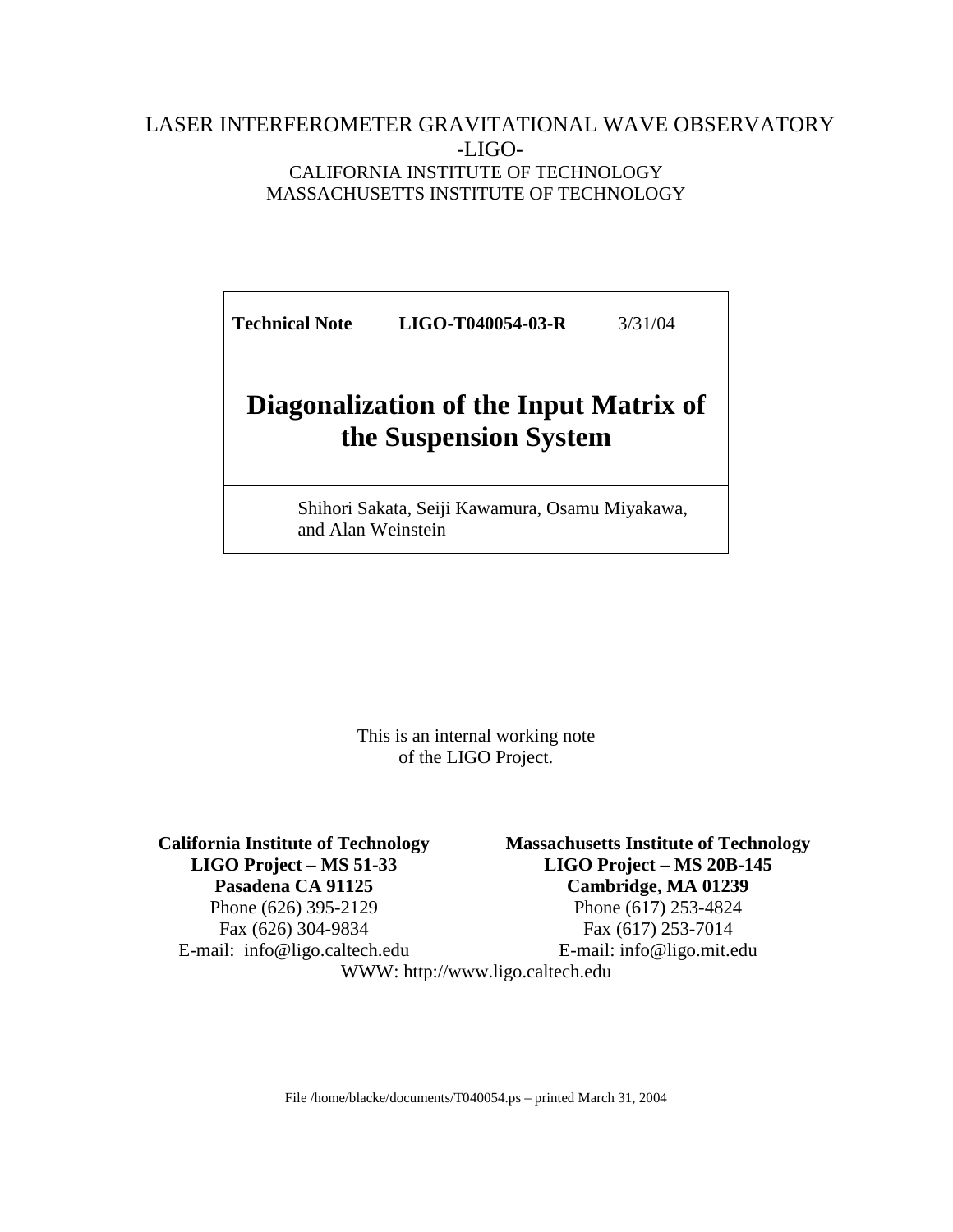#### **Abstract**

We developed a new and reliable method for diagonalizing the input sensing matrices of the digital suspension controls system at the Caltech 40m lab. By using this method, we successfully diagonalized the input matrices for the eight suspended optics of the 40m prototype. This document describes the method for diagonalization and the experiment results.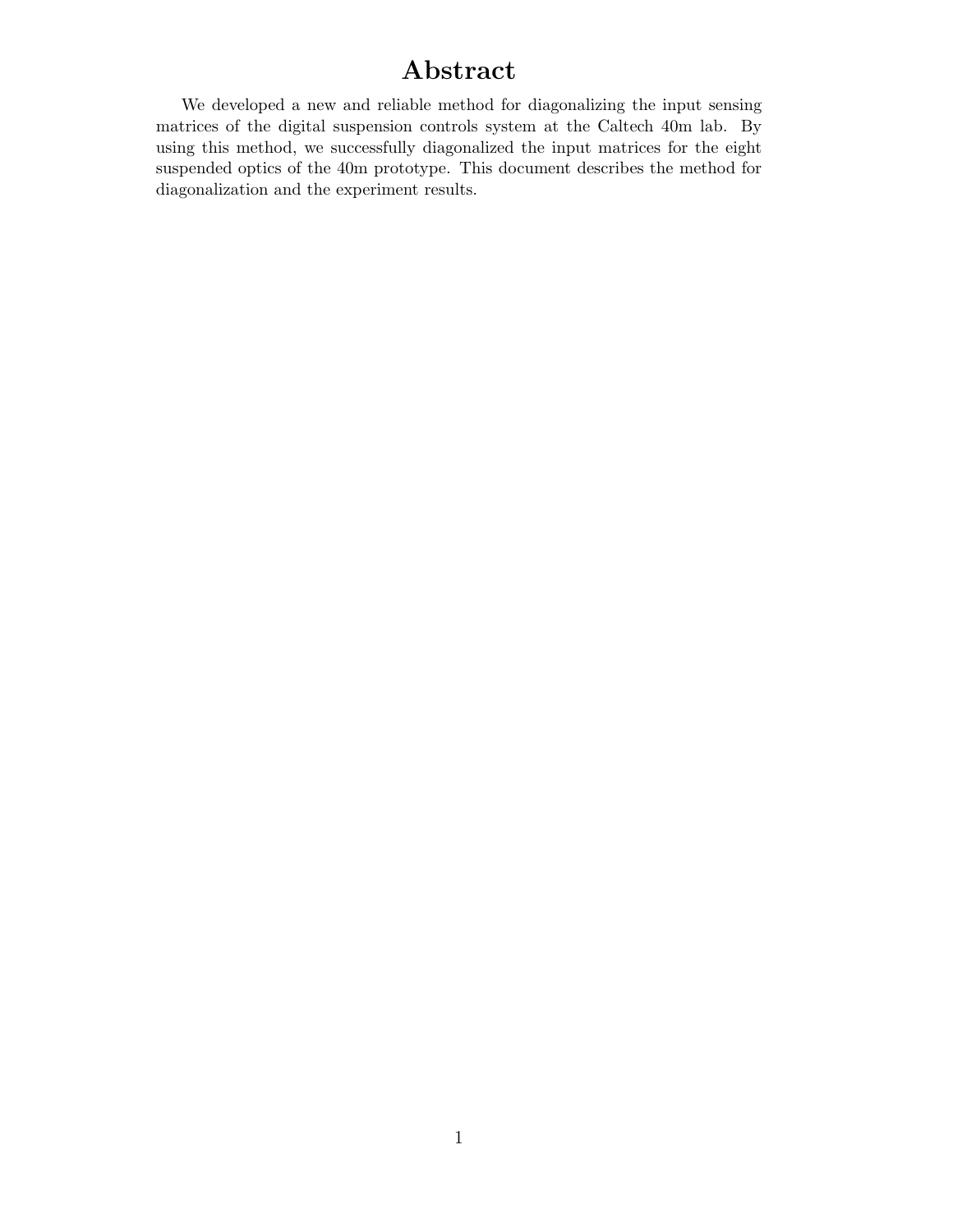#### **1 Introduction**

The main purpose of diagonalizing input matrices is to optimize the digital suspension control servos to minimize the net motions of the suspended optics [1]. The relatively precise diagonalization of them is also necessary to prevent servo instability by the crosscoupling between servo loops for different degrees of freedom and necessary to diagonalize the output matrices, so that the length control system does not excite pitch and yaw.

#### **2 Theory**

The digital suspension controls system has five OSEM sensors of upper left $(UL)$ , upper right(UR), lower right(LR), lower left(LL), and side, and 12 input sensing matrices to produce the position, pitch, and yaw signals, as shown in figure 1.  $[2, 3, 4, 5]$ . The position  $V(\text{Pos})$ , pitch  $V(\text{Pit})$ , and yaw  $V(\text{Yaw})$  sensor output are given

 $V(\text{Pos}) = a_1V_{\text{UL}} + a_2V_{\text{UR}} + a_3V_{\text{LR}} + a_4V_{\text{LL}}$  (1)

$$
V(\text{Pit}) = b_1 V_{\text{UL}} + b_2 V_{\text{UR}} + b_3 V_{\text{LR}} + b_4 V_{\text{LL}} \tag{2}
$$

$$
V(Yaw) = c_1 V_{\text{UL}} + c_2 V_{\text{UR}} + c_3 V_{\text{LR}} + c_4 V_{\text{LL}} \tag{3}
$$

where  $a_1, a_2, \ldots, c_3$ , and  $c_4$  are the input sensing matrices, and  $V_{UL}$ ,  $V_{UR}$ ,  $V_{LR}$ , and VLL are the outputs of four sensors. (See figure 1.) Here, we are not concerned with side sensor output, since it did not affect the diagonalization of input matrices directly. The default coefficients are

| $a_1$          | b1    | c <sub>1</sub> |  |
|----------------|-------|----------------|--|
| a <sub>2</sub> | $b_2$ | c <sub>2</sub> |  |
| $a_3$          | $b_3$ | $c_3$          |  |
| $a_4$          | $b_4$ | $c_4$          |  |

The condition of diagonalization is that the suspension sensor output for any degrees of freedom contains only the signal of desired degree of freedom. To realize the condition for the diagonalization, we rely on the natural pendulum motion of the suspended optics for each degree of freedom. For example, the position sensor output should not be disturbed when the mass is excited in the natural pitch motion or natural yaw motion.  $1$  This condition is written as follows.

When the mass is excited only in the natural position motion, the pitch and yaw sensor outputs should be zero:

$$
V(\text{Pit})_{\text{Pos}} = b_1 V_{\text{UL},\text{Pos}} + b_2 V_{\text{UR},\text{Pos}} - b_3 V_{\text{LR},\text{Pos}} - b_4 V_{\text{LL},\text{Pos}} = 0 \tag{4}
$$

$$
V(\text{Yaw})_{\text{Pos}} = c_1 V_{\text{UL},\text{Pos}} - c_2 V_{\text{UR},\text{Pos}} - c_3 V_{\text{LR},\text{Pos}} + c_4 V_{\text{LL},\text{Pos}} = 0 \tag{5}
$$

When the mass is excited only in the natural pitch motion, the position and yaw sensor outputs should be zero:

<sup>&</sup>lt;sup>1</sup>The natural position motion and natural pitch motion couple with each other in a system of a suspended rigid body. The resultant combined motions are no longer pure position or pitch motions. However, the two motions are still mostly the respective motions of position and pitch. Thus, we keep calling the combined motions the position and pitch motions, respectively.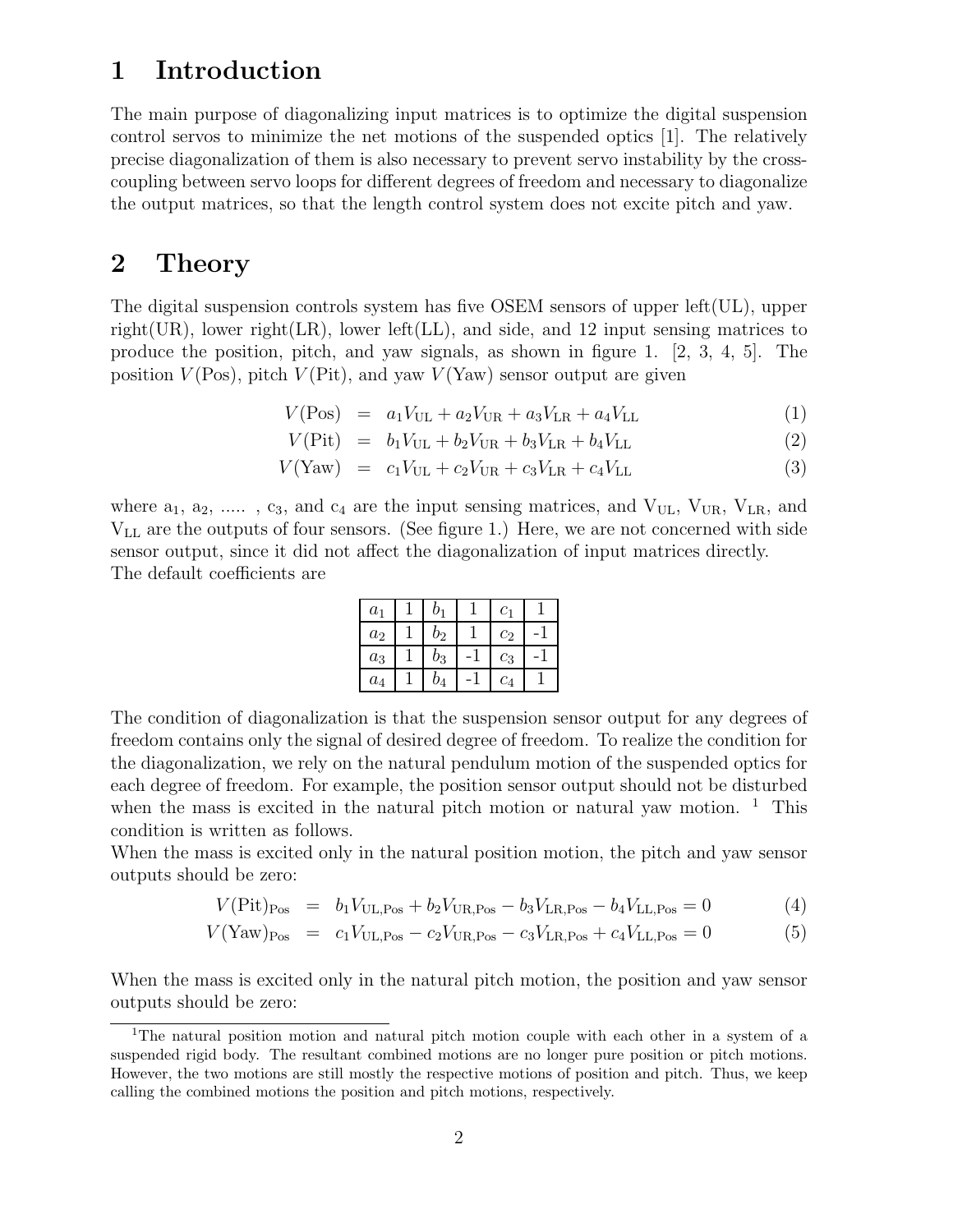

Fig. 1: Epics screen of ITMX for the digital suspension controls system.

$$
V(\text{Pos})_{\text{Fit}} = a_1 V_{\text{UL},\text{Fit}} + a_2 V_{\text{UR},\text{Fit}} + a_3 V_{\text{LR},\text{Fit}} + a_4 V_{\text{LL},\text{Fit}} = 0 \tag{6}
$$

$$
V(\text{Yaw})_{\text{Pit}} = c_1 V_{\text{UL},\text{Pit}} - c_2 V_{\text{UR},\text{Pit}} - c_3 V_{\text{LR},\text{Pit}} + c_4 V_{\text{LL},\text{Pit}} = 0 \tag{7}
$$

When the mass is excited only in the natural yaw motion, the position and pitch sensor outputs should be zero:

$$
V(\text{Pos})_{\text{Yaw}} = a_1 V_{\text{UL,Yaw}} + a_2 V_{\text{UR,Yaw}} + a_3 V_{\text{LR,Yaw}} + a_4 V_{\text{LL,Yaw}} = 0 \tag{8}
$$

$$
V(\text{Pit})_{\text{Yaw}} = b_1 V_{\text{UL,Yaw}} + b_2 V_{\text{UR,Yaw}} - b_3 V_{\text{LR,Yaw}} - b_4 V_{\text{LL,Yaw}} = 0 \tag{9}
$$

Twelve input matrix coefficients need to be determined by the six equations (4), (5), ....., and (9). In order to ensure a unique solution, we will add the following conditions, which will make the value of coefficients realistic.

First conditions normalize the coefficients by assigning unity to one of the position, pitch, and yaw input matrix coefficients

$$
a_i = 1 \tag{10}
$$

$$
b_j = 1 \tag{11}
$$

$$
c_k = 1 \tag{12}
$$

Here, i, j, and k are either 1, 2, 3, or 4.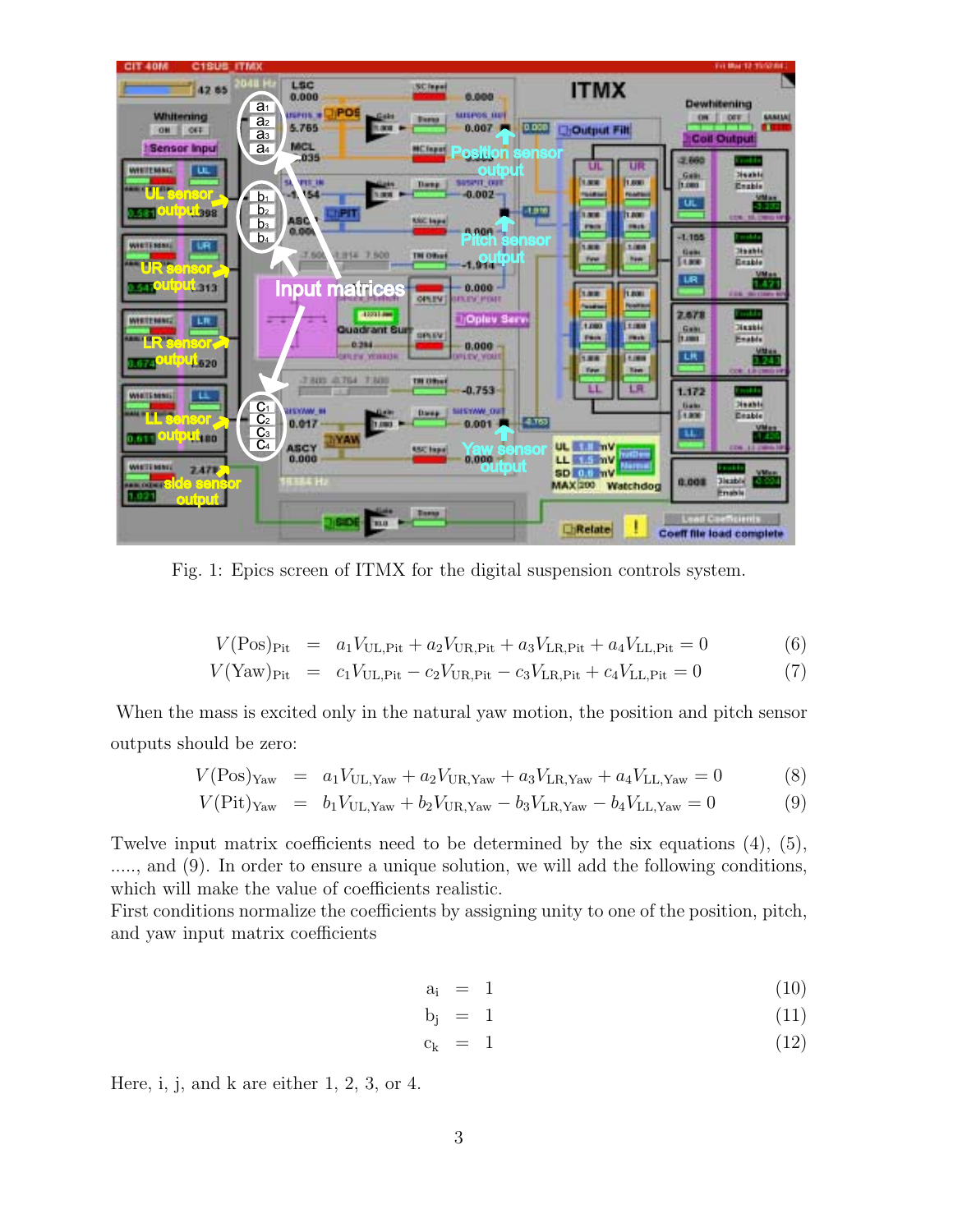The second conditions make all the input matrix coefficients as close to plus or minus unity as possible

$$
a_1 + a_2 + a_3 + a_4 = 4 \tag{13}
$$

$$
b_1 + b_2 - b_3 - b_4 = 4 \tag{14}
$$

$$
c_1 - c_2 - c_3 + c_4 = 4 \tag{15}
$$

#### **3 Determination of Input Matrix Coefficients**

The OSEM sensor outputs should be measured to solve the equations, when the mass is excited in the natural motions of position, pitch, and yaw.

The way to measure the OSEM sensor outputs in the natural motion of position, pitch, and yaw was as follows.

First, in order to excite the position natural motion of the mass, we flipped the polarity of the damping servo for the position mode for a few seconds until the excited position motion of the mass reaches approximately 10% of the sensor range. Then we turned off the damping system for the position mode. Note that the damping for the other modes, pitch and yaw was always active. Secondly each of the four OSEM sensor outputs was measured in peak-to-peak value using Dataviewer. (See figure 2.) It should be noted that we took the measurement for all the four outputs at the same time, because the excited motion gradually grows or dies away due to the cross-coupling effect.

The following example is to determine the pitch input matrix coefficients for ITMY, when the position and yaw natural motions were excited separately. The input matrix coefficients are appropriated for frequencies near the pendulum resonances.

$$
V_{Pos,UL} = 0.0335 \t V_{Yaw,UL} = 0.0226
$$
  
\n
$$
V_{Pos,UR} = 0.0261 \t V_{Yaw,UR} = -0.0237
$$
  
\n
$$
V_{Pos,LR} = 0.0243 \t V_{Yaw,LR} = -0.0213
$$
  
\n
$$
V_{Pos,LL} = 0.0234 \t V_{Yaw,LL} = 0.0216
$$

Substituting the above values to the equations  $(4)$  and  $(9)$ , together with the equations (11) and (14), we obtained the pitch input matrix coefficients.

$$
S(Pit)_{Pos} = 0.0335 \cdot b_1 + 0.0261 \cdot b_2 + 0.0243 \cdot b_3 + 0.0234 \cdot b_4 = 0
$$
  
\n
$$
S(Pit)_{Yaw} = 0.02257 \cdot b_1 - 0.0237 \cdot b_2 - 0.0213 \cdot b_3 + 0.0216 \cdot b_4 = 0
$$
  
\n
$$
4 = b_1 + b_2 - b_3 - b_4
$$
  
\n
$$
1 = b_2
$$
  
\n
$$
b_1 = 0.796, \quad b_2 = 1, \quad b_3 = -1.244, \quad b_4 = -0.960
$$

Here we choose  $b_2$  to be unity, because  $b_2$  is the closest of the average of the four bcoefficients.

The input matrix coefficients of position, pitch, and yaw for eight suspended optics using this method are summarized in Table 1 to Table 8. It can be seen from the Tables that the optimized input matrix coefficients vary form 0.6 to 1.5.

Incidentally, there are ten suspended optics at the 40m lab. Now SRM and PRM are misaligned for convenience of experiment, therefore input matrix coefficients for SRM and PRM are not yet adjusted.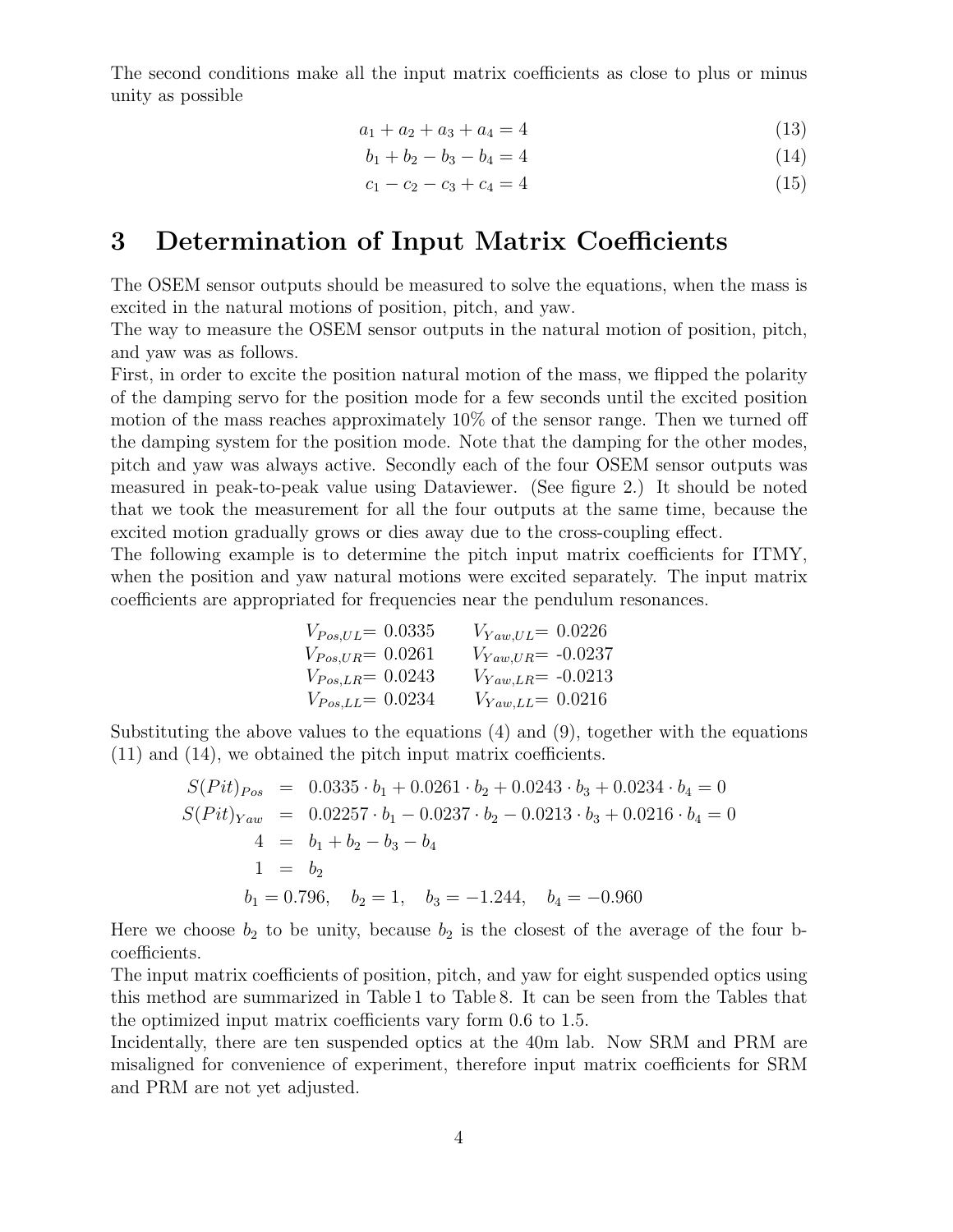

Fig. 2: The peak to peak outputs of ITMY OSEM sensors of UL, UR, LR, and LL in the dataviewer.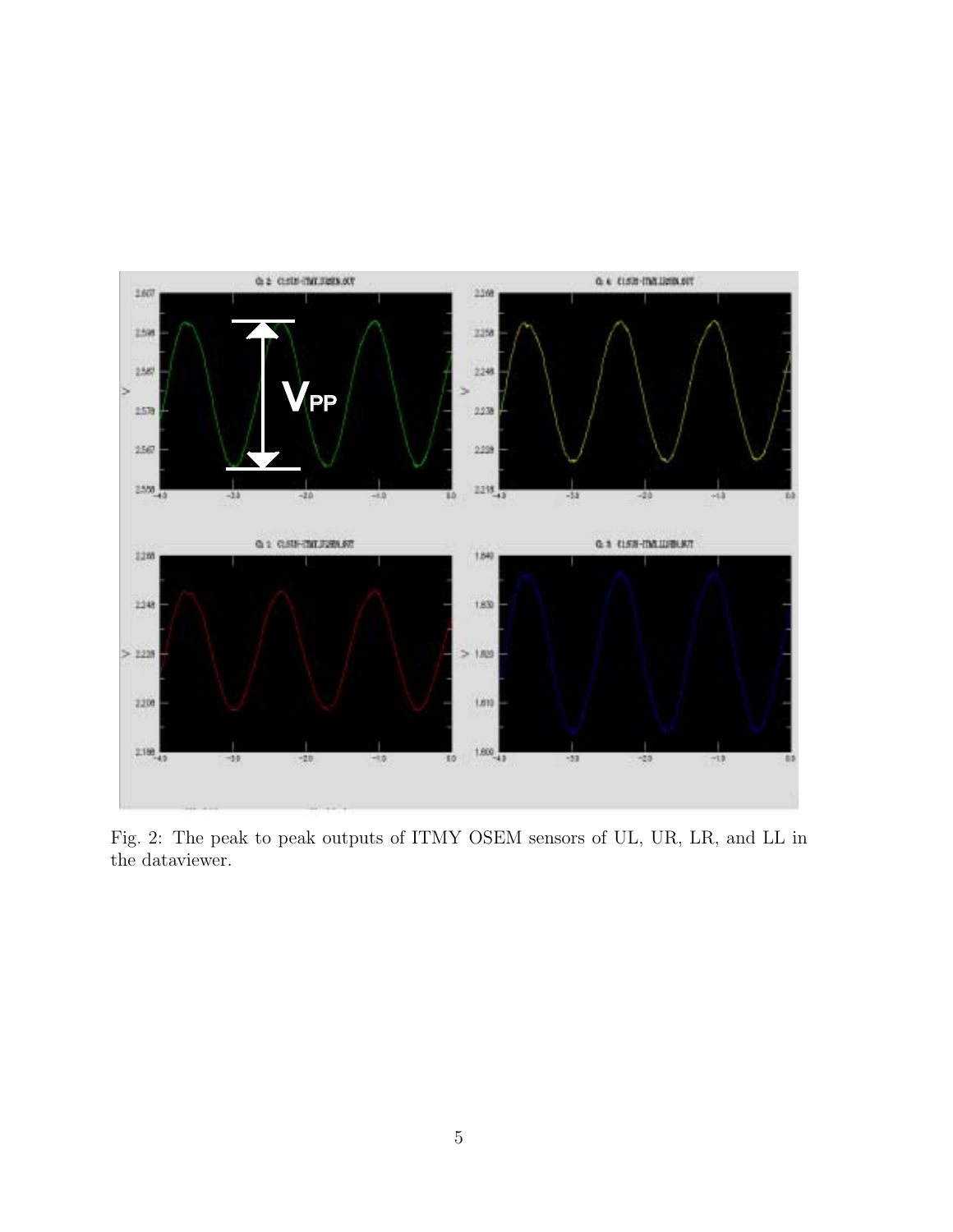|                | <b>ITMX POS</b> | <b>ITMX PIT</b> |          | <b>ITMX YAW</b> |          |
|----------------|-----------------|-----------------|----------|-----------------|----------|
| $a_1$          | 1.000           |                 | 0.750    | C <sub>1</sub>  | 0.793    |
| a <sub>2</sub> | 1.487           | $b_2$           | 1.441    | c <sub>2</sub>  | $-1.357$ |
| $a_3$          | 0.787           | $b_3$           | $-0.809$ | $c_3$           | $-1.000$ |
| $a_4$          | 0.727           |                 | $-1.000$ | $c_4\$          | 0.851    |

|                | BS POS | BS PIT |          | <b>BS YAW</b>  |          |
|----------------|--------|--------|----------|----------------|----------|
| a <sub>1</sub> | 0.982  | $b_1$  | 0.911    | C <sub>1</sub> | 0.861    |
| a <sub>2</sub> | 0.843  | b2     | 1.000    | $c_2$          | $-1.000$ |
| $a_3$          | 1.176  | $b_3$  | $-0.982$ | $c_3$          | $-0.896$ |
| $a_4$          | 1.000  | $b_4$  | -1.107   | $c_4$          | 1.243    |

Table 1: Input matrix coefficients for ITMX. Table 5: Input matrix coefficients for BS.

|                | <b>ITMY POS</b> | <b>ITMY PIT</b> |          | <b>ITMY YAW</b> |          |
|----------------|-----------------|-----------------|----------|-----------------|----------|
| $a_1$          | 1.031           | b1              | 0.796    | C <sub>1</sub>  | 0.900    |
| a <sub>2</sub> | 0.983           | b2              | 1.000    | c <sub>2</sub>  | $-1.336$ |
| $a_3$          | 1.000           | $b_3$           | $-1.244$ | $c_3$           | $-0.764$ |
| $a_4$          | 0.986           | $b_4$           | -0.960   | $c_4\$          | 1.000    |

|                | MC1 POS | MC1 PIT |          | MC1 YAW        |          |
|----------------|---------|---------|----------|----------------|----------|
| $a_1$          | 1.180   | b1      | 0.889    | C <sub>1</sub> | 1.253    |
| a <sub>2</sub> | 1.000   | bo      | 1.000    | c <sub>2</sub> | $-1.000$ |
| $a_3$          | 0.930   | $b_{3}$ | $-0.806$ | c <sub>3</sub> | $-1.007$ |
| $a_4$          | 0.890   | b4      | -1.305   | $c_4$          | 0.740    |

Table 2: Input matrix coefficients for ITMY. Table 6: Input matrix coefficients for MC1.

|                | ETMX POS | ETMX PIT |          | ETMX YAW       |          |
|----------------|----------|----------|----------|----------------|----------|
| $a_1$          | 0.682    |          | 0.983    | $c_{1}$        | 1.364    |
| a <sub>2</sub> | 1.490    | bo       | 1.000    | Сo             | $-0.714$ |
| $a_3$          | 1.000    | $b_3$    | $-0.939$ | c <sub>3</sub> | $-0.922$ |
| $a_4$          | 0.828    |          | -1.079   | $c_4\$         | 1 OOO    |

|                |       | MC <sub>2</sub> POS MC <sub>2</sub> PIT |          | MC <sub>2</sub> YAW |          |
|----------------|-------|-----------------------------------------|----------|---------------------|----------|
| $a_1$          | 0.704 |                                         | 0.691    | C <sub>1</sub>      | 0.662    |
| a <sub>2</sub> | 1.561 | b2                                      | 1.000    | C <sub>2</sub>      | $-1.350$ |
| $a_3$          | 1.000 | bз                                      | $-1.225$ | $\mathcal{C}_3$     | $-1.000$ |
| $a_4$          | 0.735 |                                         | $-1.083$ | $c_4$               | 0.988    |

Table 3: Input matrix coefficients for ETMX. Table 7: Input matrix coefficients for MC2.

|                | <b>ETMY POS</b> | <b>ETMY PIT</b> |          | <b>ETMY YAW</b> |          |
|----------------|-----------------|-----------------|----------|-----------------|----------|
| a <sub>1</sub> | 0.864           | b1              | 1.000    | C <sub>1</sub>  | 0.951    |
| a <sub>2</sub> | 1.401           | $b_2$           | 0.941    | c <sub>2</sub>  | $-1.000$ |
| $a_3$          | 0.729           | $b_3$           | $-0.853$ | $c_3$           | $-1.181$ |
| $a_4$          | 1.000           |                 | $-1.206$ | $c_4\$          | 0.868    |

|                | MC3 POS | MC3 PIT |          | MC3 YAW        |          |
|----------------|---------|---------|----------|----------------|----------|
| a <sub>1</sub> | 1.000   | b1      | 1.002    | C <sub>1</sub> | 1.000    |
| a <sub>2</sub> | 1.360   | b,      | 0.659    | $c_2$          | $-0.956$ |
| $a_3$          | 0.725   | $b_3$   | $-1.000$ | c <sub>3</sub> | $-1.011$ |
| $a_4$          | 0.915   | $b_4$   | $-1.339$ | $\mathit{c}_4$ | 0.943    |

Table 4: Input matrix coefficients for ETMY. Table 8: Input matrix coefficients for MC3.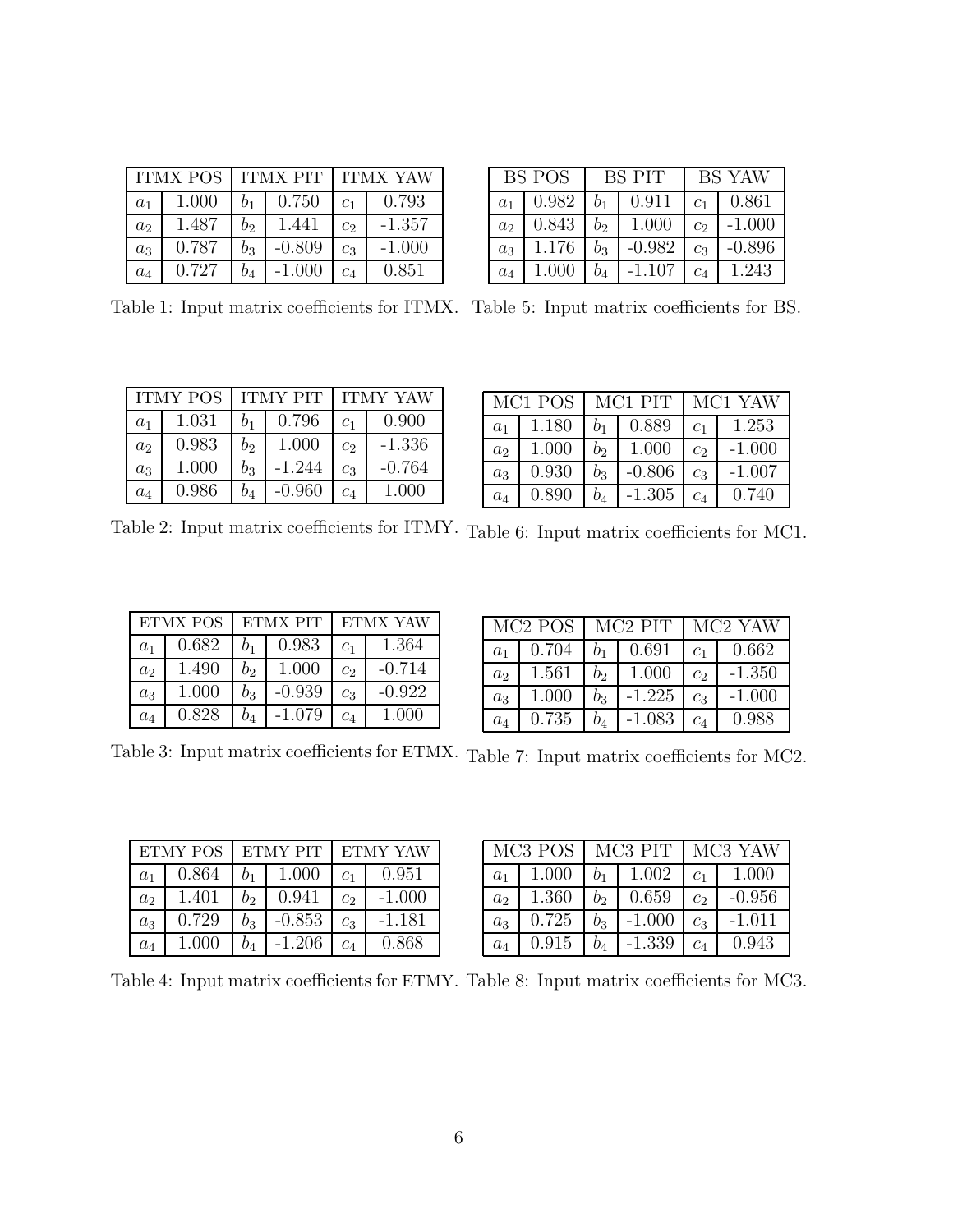#### **4 Measurement of Cross-coupling**

The spectra of the position, pitch, and yaw signal outputs for eight suspended optics were taken, in order to verify the efficiency of the diagonalization, with all the input matrix coefficients changed from the default value, 1 or *−*1, to the obtained values.

| <b>POS</b> | <b>PIT</b> | <b>YAW</b> |
|------------|------------|------------|
| 100        | 0.29       | 0.17       |
| 0.14       | 100        | 0.79       |
| 0.45       | 2.3        |            |
|            |            |            |

Table 9: Cross-coupling for ETMY, in percentage, is determined for the ratios of resonance peak amplitude in the three degrees of freedom.

Figure 3 shows the spectra of position, pitch, and yaw sensor outputs for ETMY. The top figure is when the natural position mode was excited, the middle one is when the natural pitch mode was excited, and the bottom one is when the natural yaw mode was excited.

The resultant cross-coupling ratio is summarized in Table 9. The figures in Table 9 are expressed as percentages. The value 0.79% (third raw, fourth column) is the crosscoupling of the yaw motion into the pitch sensor output.

These spectra were taken within 10 minutes after the experiment for determining the input matrix coefficients, described in section 3, was done. Table 10 to Table 17 show the cross-coupling for eight suspended optics. We found that the largest cross-coupling was 9*.*7% and the smallest cross-coupling was 0*.*20% for eight suspensions.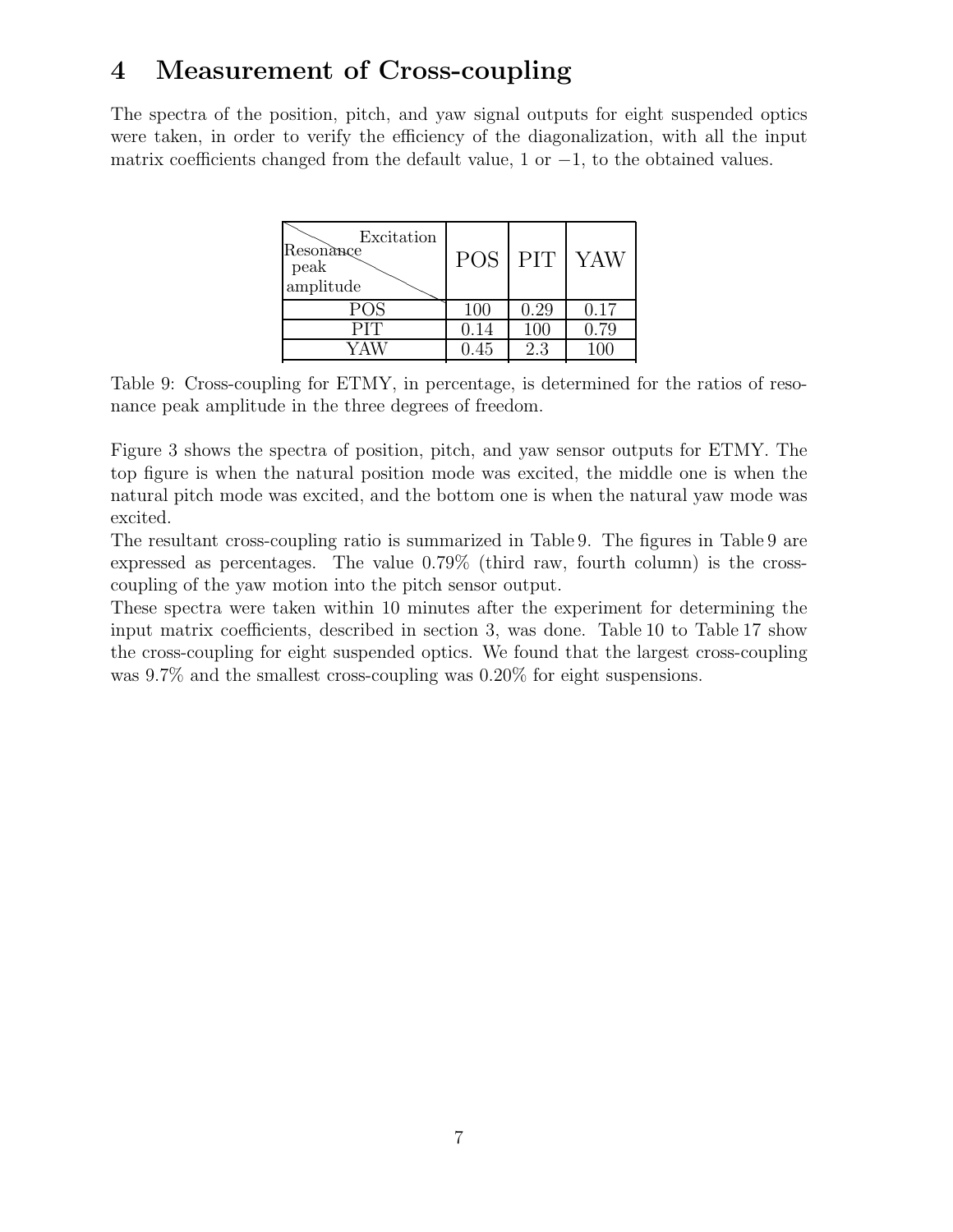

Fig. 3: Spectra for ETMY.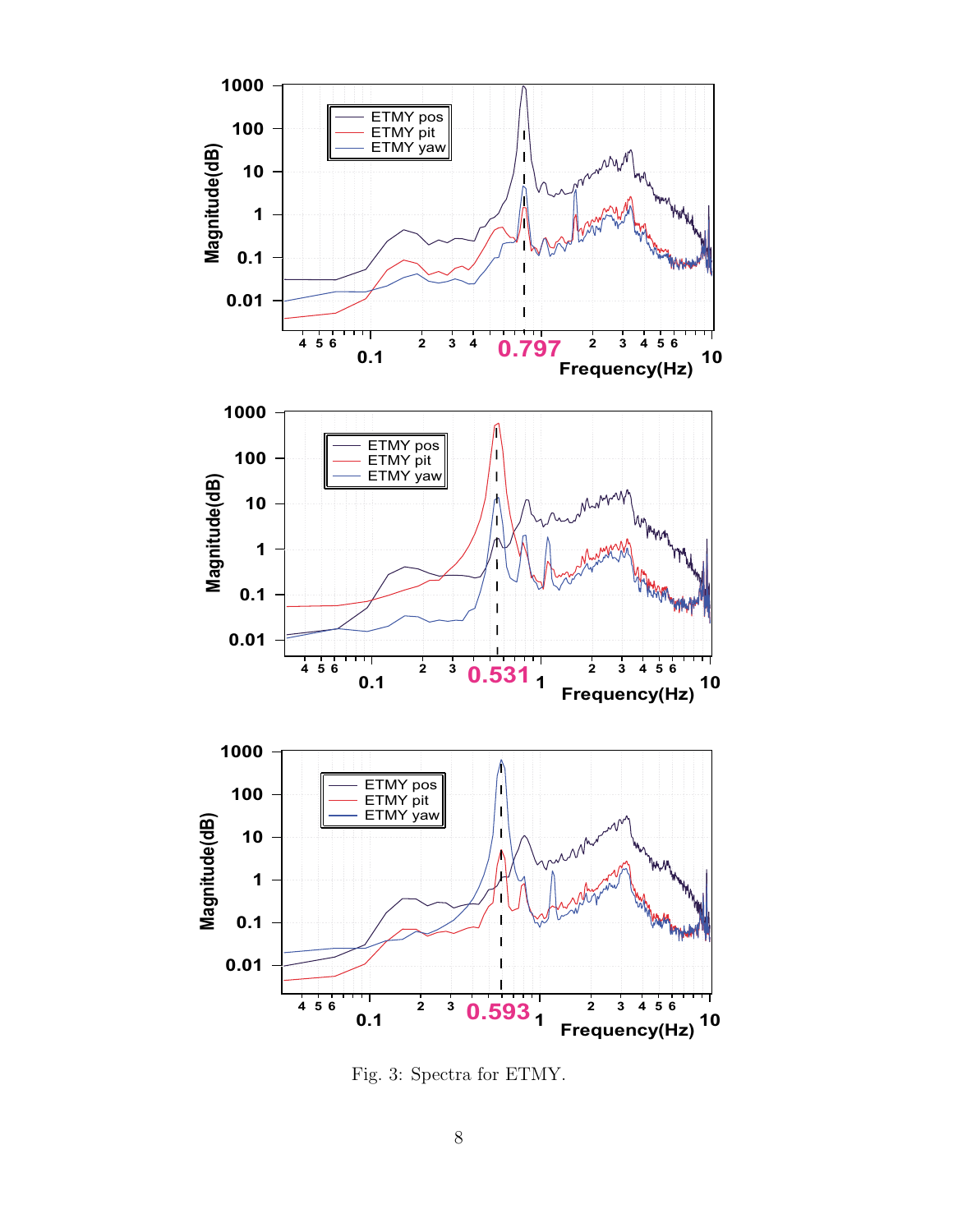| Excitation<br>Resonance<br>peak<br>amplitude | <b>POS</b> | <b>PIT</b> | <b>YAW</b> |
|----------------------------------------------|------------|------------|------------|
| <b>POS</b>                                   | 100        | 1.7        | 4.8        |
| PIT                                          | 2.0        | 100        | 1.8        |
| YAW                                          | 0.57       | $0.21\,$   |            |

| Excitation<br>Resonance<br>peak<br>amplitude | <b>POS</b> | <b>PIT</b> | <b>YAW</b> |
|----------------------------------------------|------------|------------|------------|
| <b>POS</b>                                   | 100        | 3.7        | 1.3        |
| PIT                                          | $1.8\,$    | $100\,$    | ≺ 9        |
|                                              |            | $4^{9}$    |            |
|                                              |            |            |            |

|  | Table 10: Cross-coupling for ITMX. |  |  |  |
|--|------------------------------------|--|--|--|
|--|------------------------------------|--|--|--|

Table 14: Cross-coupling for BS.

| Excitation<br>Resonance<br>peak<br>amplitude | POS     | PIT     | YAW     | Excitation<br>Resonance<br>peak<br>amplitude |     | PIT | YAW |
|----------------------------------------------|---------|---------|---------|----------------------------------------------|-----|-----|-----|
| POS                                          | $100\,$ | 1.9     | $1.8\,$ | POS                                          | 100 | 3.8 | 1 ງ |
| PIT                                          | 0.37    | $100\,$ | 0.73    | PIT                                          | 4.1 | 100 | 8.7 |
| YAW                                          | 0.20    | 0.97    | 100     | YAW                                          | 1.1 | 5.1 | 100 |

Table 11: Cross-coupling for ITMY.

Table 15: Cross-coupling for MC1.

| Excitation<br>Resonance<br>peak<br>amplitude |         | PIT <sup></sup>       | YAW     | Excitation<br>Resonance<br>peak<br>amplitude |         | PIT | YAJ |
|----------------------------------------------|---------|-----------------------|---------|----------------------------------------------|---------|-----|-----|
| POS                                          | $100\,$ | $\overline{ }$        | 9.0     | POS                                          | $100\,$ | 3.8 | 5.2 |
| PIT                                          | 2.6     | 100                   | $1.3\,$ | PIT                                          | 8.1     | 100 | 3.4 |
| YAW                                          | 3.0     | $\overline{ }$<br>9.7 | 100     | √AW                                          | 8.3     | 1.9 | 100 |
|                                              |         |                       |         |                                              |         |     |     |

Table 12: Cross-coupling for ETMX.

Table 16: Cross-coupling for MC2.

Resonance<br>
peak<br>
amplitude

Excitation

Resonance peak amplitude POS PIT YAW

POS PIT YAW

| Excitation<br>Resonance<br>peak<br>amplitude | <b>POS</b> | <b>PIT</b> | <b>YAW</b> |
|----------------------------------------------|------------|------------|------------|
| <b>POS</b>                                   | 100        | 0.29       | 0.17       |
| <b>PIT</b>                                   | 0.14       | 100        | 0.79       |
| YAW                                          | 0.45       | 2.3        |            |
|                                              |            |            |            |

Table 13: Cross-coupling for ETMY.

Table 17: Cross-coupling for MC3.

POS 7 100 1.6 2.4

PIT 3.7 100 0.91<br>YAW 0.90 4.1 100 YAW 0.90 4.1 100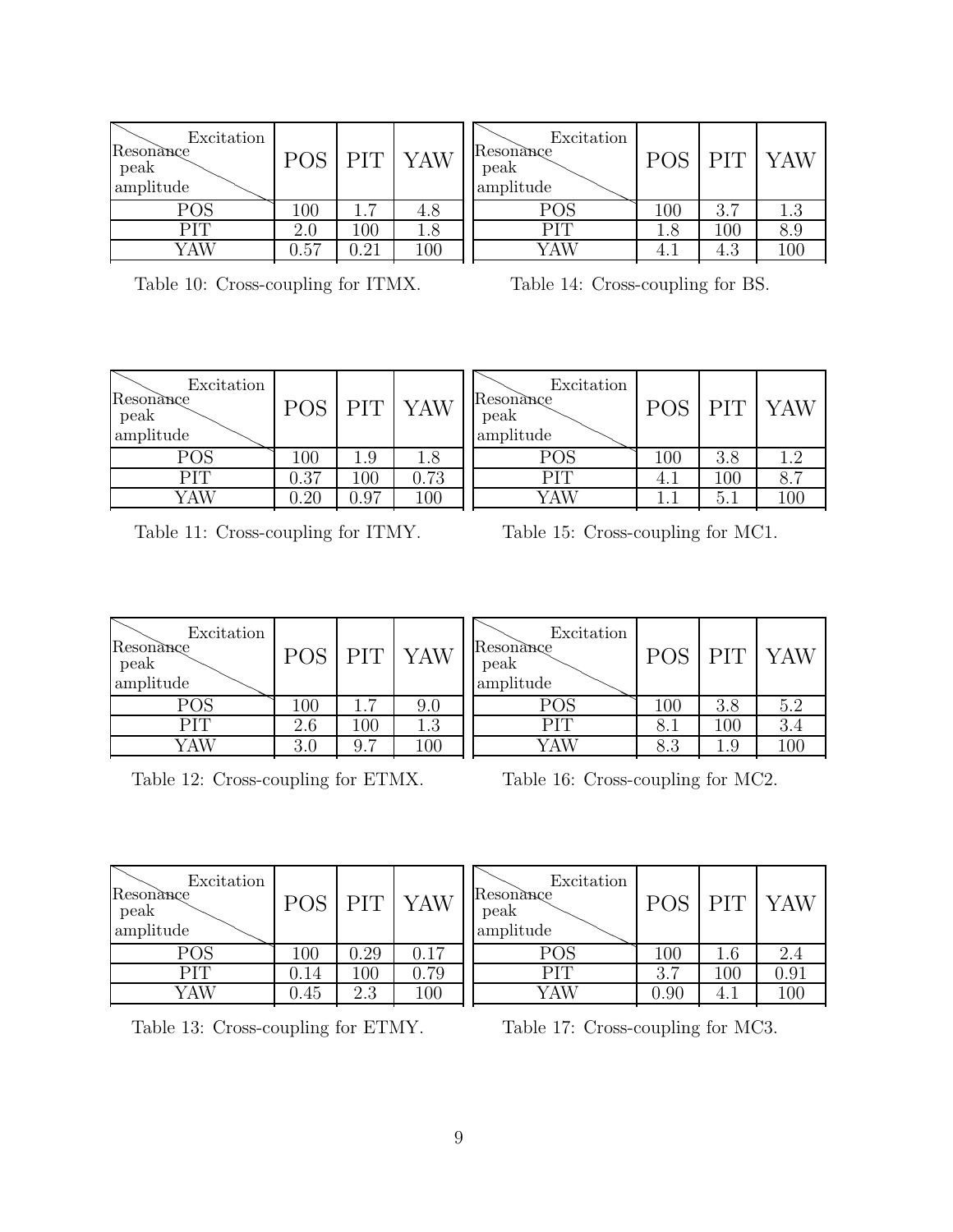### **5 Resonant Frequencies**

We also ascertained the resonant frequencies of the position, pitch, and yaw mode of eight suspended optics. Table 18 and Table 19 were made to compare the measured and designed resonant frequencies [6]. Note that the bandwidth from the experiment was 0.0117.

|          | <b>ITMX</b> |      | ITMY   ETMX   ETMY |      | BS    | MC1   | MC2   | MC <sub>3</sub> |
|----------|-------------|------|--------------------|------|-------|-------|-------|-----------------|
| Position | .800        | .800 | .800               | .800 | 1.000 | 1.000 | 1.000 | 1.000           |
| Pit      | .500        | .500 | .500               | .500 | 744   | .744  | .744  | 744             |
| Yaw      | .600        | .600 | .600               | .600 | .856  | .856  | .856  | .856            |

Table 18: Designed resonant frequencies of position, pitch, and yaw for the 40m prototype [6].

|          | <b>ITMX</b> |      | ITMY   ETMX   ETMY |      | BS   | MC1  | $MC2$ $MC3$ |      |
|----------|-------------|------|--------------------|------|------|------|-------------|------|
| Position | .797        | .789 | .797               | .793 | .969 | .977 | .977        | .980 |
| Pit      | .531        | .531 | .586               | .531 | .750 | .660 | .703        | .660 |
| Yaw      | .594        | 594  | .605               | .602 | .813 | .836 | 816         | .816 |

Table 19: Measured resonant frequencies of position, pitch, and yaw.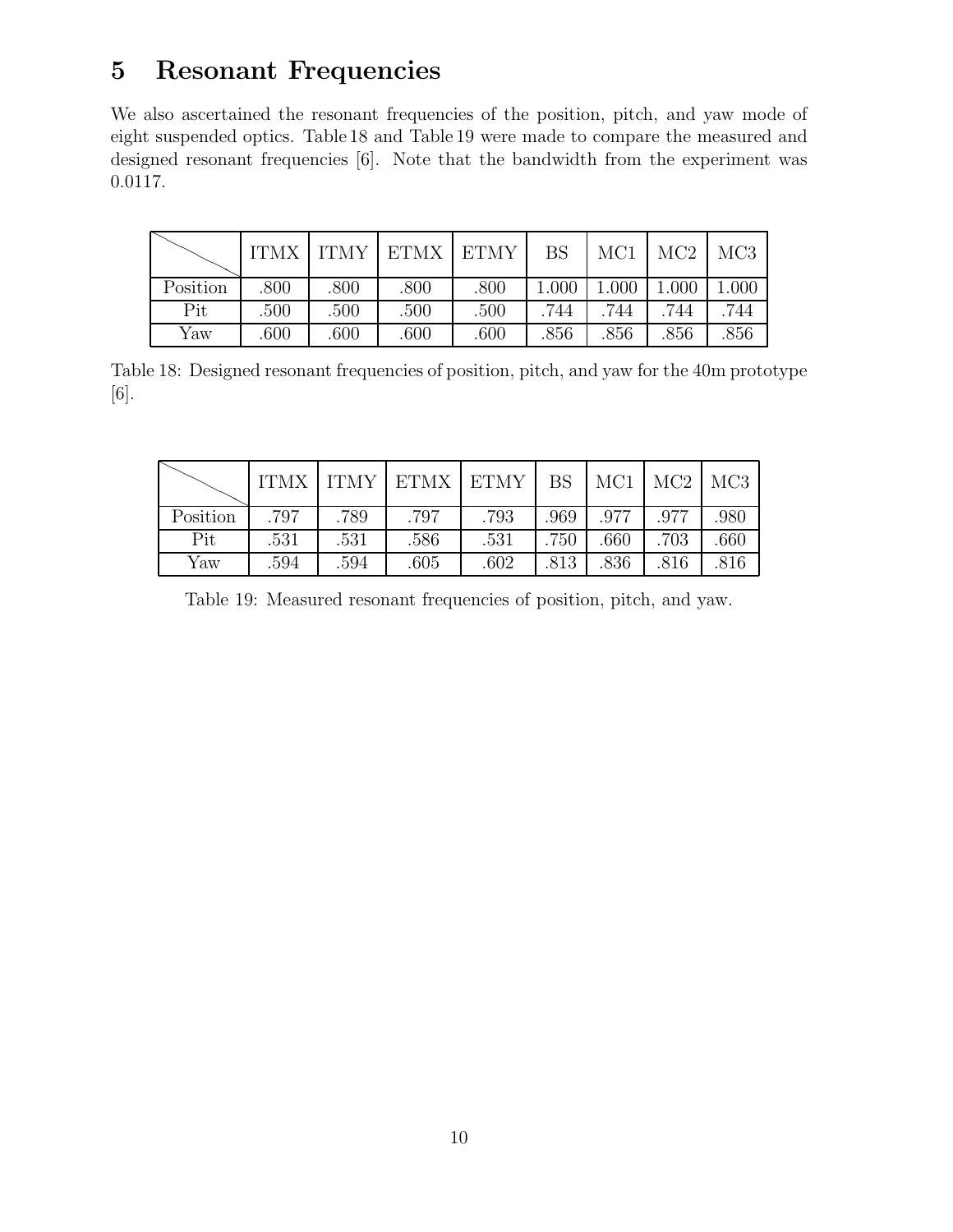### **6 Stability**

We took all the spectra for cross-coupling to check the stability of the input matrix diagonalization two weeks later. We found that only the cross-coupling ratio for ITMX changed very much. Therefore, we readjusted input matrix coefficients for ITMX. Table 20 is input matrix coefficients for ITMX after readjusting.

|                | <b>ITMY POS</b> |    | <b>ITMY PIT</b> | <b>ITMY YAW</b> |          |  |
|----------------|-----------------|----|-----------------|-----------------|----------|--|
| a <sub>1</sub> | 1.031           |    | 0.796           | C <sub>1</sub>  | 0.900    |  |
| a <sub>2</sub> | 0.983           | O2 | 1.000           | $c_2$           | $-1.336$ |  |
| $a_3$          | 1.000           | O3 | $-1.244$        | $c_3$           | $-0.764$ |  |
| $a_4$          | 0.986           | 04 | $-0.960$        | $\mathit{c}_4$  | 1.000    |  |

Table 20: Input matrix coefficients for ITMY.

Table21 to Table28 represent the results. According to Table10 to Table17 and Table21 to Table28, it was found that the cross-coupling of the input matrices is mostly degraded somewhat, but all of them are still less than 10%.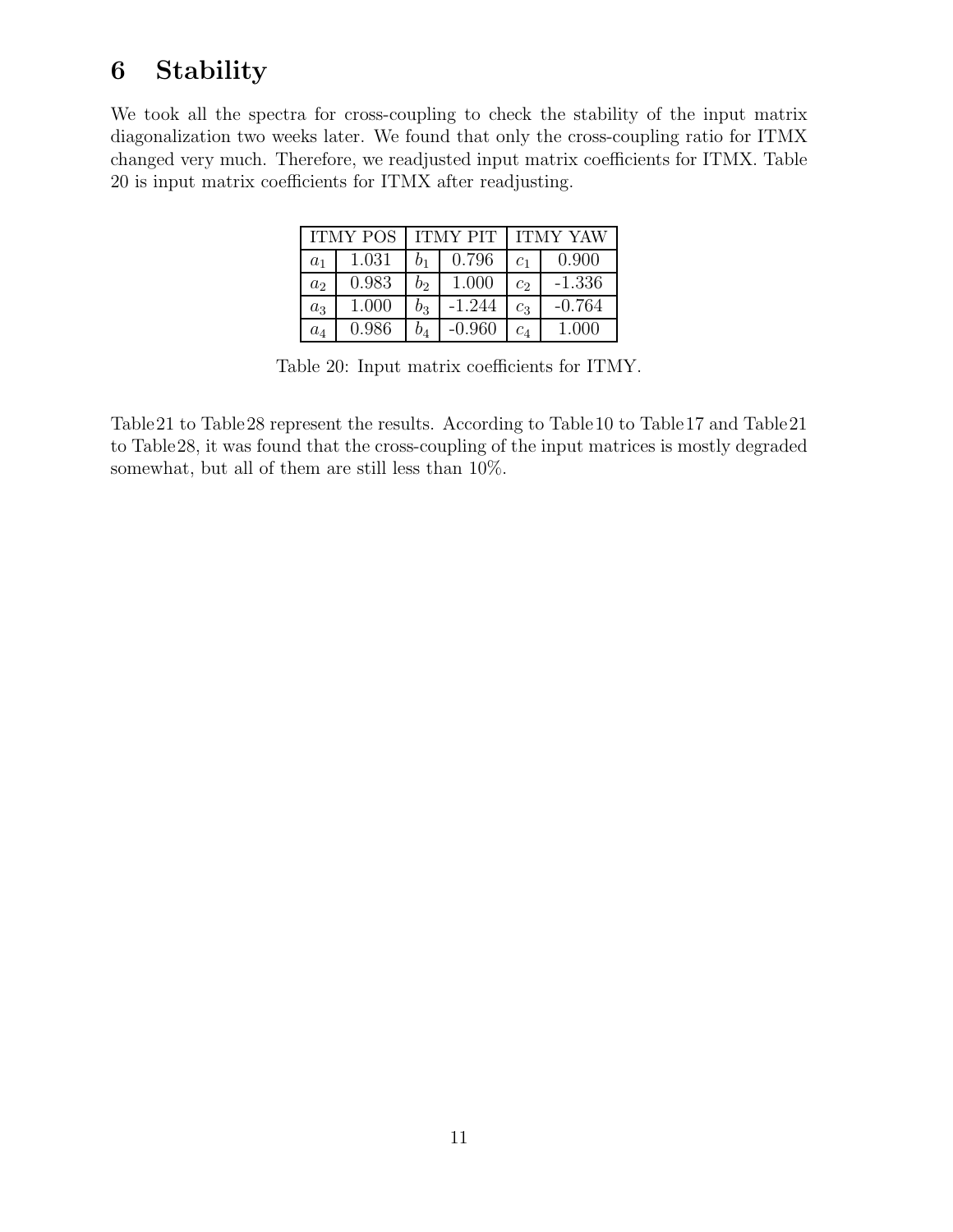| Excitation<br>Resonance<br>peak<br>amplitude | <b>POS</b> | <b>PIT</b> | YAW  | R<br>$\mathbf{a}$ |
|----------------------------------------------|------------|------------|------|-------------------|
| <b>POS</b>                                   | 100        | 3.7        | 3.6  |                   |
| PIT                                          | 10         | 100        | 0.82 |                   |
| YAW                                          | 7.8        | 0.95       | 100  |                   |

| Excitation<br>Resonance<br>peak<br>amplitude | <b>POS</b> | <b>PIT</b> | <b>YAW</b> |
|----------------------------------------------|------------|------------|------------|
| POS                                          | 100        | 3.8        | 1.5        |
| <b>PIT</b>                                   | 1.7        | 100        | 8.9        |
| YAW                                          | 4.3        | 4.3        | 100        |

Table 21: Cross-coupling for ITMX.

Table 25: Cross-coupling for BS.

| Excitation<br>Resonance<br>peak<br>amplitude | <b>POS</b> | <b>PIT</b> | <b>YAW</b> | Excitation<br>Resonance<br>peak<br>amplitude | <b>POS</b> | <b>PIT</b> | YAW |
|----------------------------------------------|------------|------------|------------|----------------------------------------------|------------|------------|-----|
| $\mathrm{POS}$                               | 100        | 2.3        | 3.5        | POS                                          | 100        | 2.5        | 2.0 |
| PIT                                          | 0.25       | $100\,$    | $1.9\,$    | PIT                                          | 3.3        | 100        | 8.7 |
| YAW                                          | 2.2        | $1.8\,$    | 100        | YAW                                          | $0.53\,$   | 5.1        | 100 |

Table 22: Cross-coupling for ITMY.

Table 26: Cross-coupling for MC1.

| Excitation<br>Resonance<br>peak<br>amplitude | POS     | PIT     | <b>YAW</b> | Excitation<br>Resonance<br>peak<br>amplitude | <b>POS</b> | PIT <sup>1</sup> | YAW |
|----------------------------------------------|---------|---------|------------|----------------------------------------------|------------|------------------|-----|
| POS                                          | $100\,$ | 0.78    | 6.8        | POS                                          | 100        | 3.9              | 5.2 |
| PIT                                          | 4.1     | $100\,$ | 6.3        | PIT                                          | 7.7        | 100              | 3.3 |
| YAW                                          |         | 5.1     | 100        | YAW                                          | 8.5        | $1.9\,$          | 100 |

Table 23: Cross-coupling for ETMX.

Table 27: Cross-coupling for MC2.

| Excitation<br>Resonance<br>peak<br>amplitude | <b>POS</b> | PIT     | <b>YAW</b> | Excitation<br>Resonance<br>peak<br>amplitude | <b>POS</b> | <b>PIT</b> | YAW  |
|----------------------------------------------|------------|---------|------------|----------------------------------------------|------------|------------|------|
| <b>POS</b>                                   | 100        | $1.9\,$ | 1.8        | POS                                          | 100        | L.b        | 2.7  |
| PIT                                          | 0.90       | $100\,$ | 2.8        | PIT                                          | 4.3        | 100        | 0.79 |
| YAW                                          | 2.2        | 7.5     | 100        | YAW                                          | 1.1        | 4.4        | 100  |

Table 24: Cross-coupling for ETMY.

Table 28: Cross-coupling for MC3.